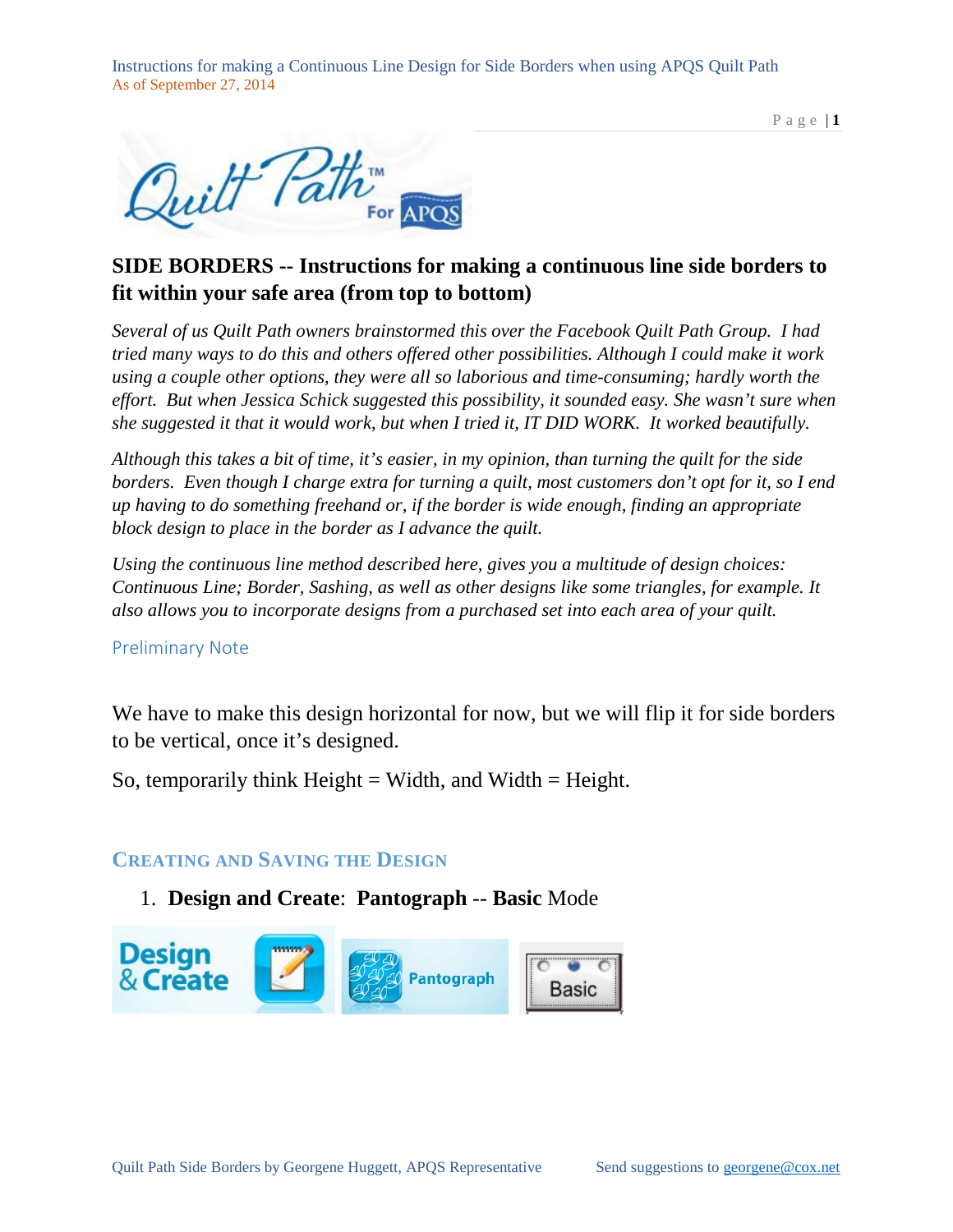- 2. Set **Total Height**; for example, 5" for a 5" border.
- 3. Set **Pattern Height**; for example 4" so pattern doesn't quilt too close to the seams or edge.
- 4. Set **Total Width** to 15" (if you have a Millie). This is within the Safe Zone. *Or if you know the increments you will need, use that (see paragraph 16, below).*



5. **Select** a Border **Pattern** or other Continuous Line Pattern (I chose Aztec). Set the number of patterns you want to use within an approximate 15" area.





*You may want to use more than 3 designs, depending on the size and design of the pattern.*

*Or you could use a smaller width (height), some designs may demand it.*

6. **SAVE** Pattern. You might make a special folder to save these temporary design files in.

## **FLIPPING DESIGN TO HORIZONTAL**

7. Go into **PATTERN** under **Design and Create**



8. SELECT pattern that you saved.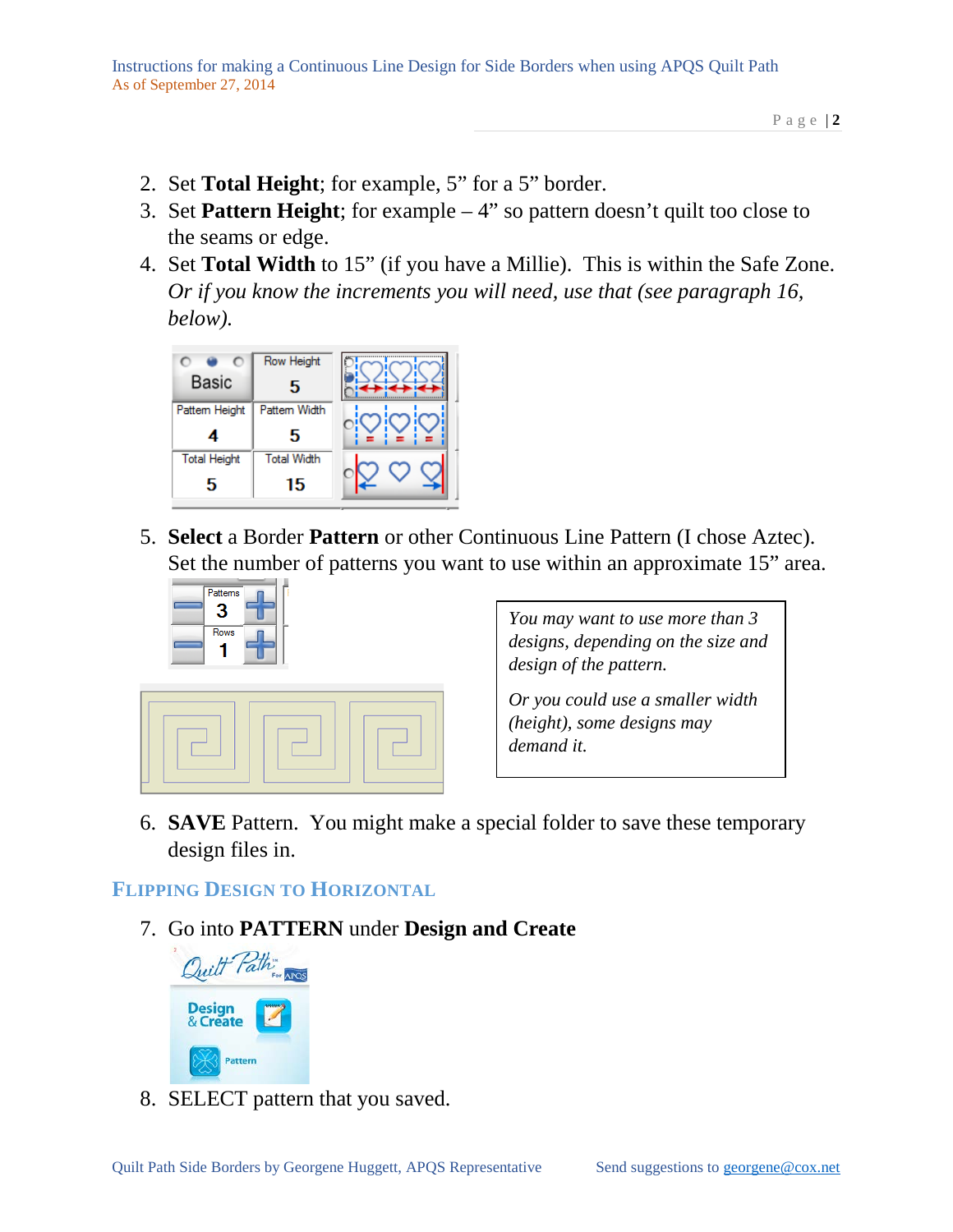### 9. DESELECT Nodes.

**Nodes** 

10. **Tap** SELECT and then SELECT ALL



11. **Tap** ROTATE and Tap 45° **TWICE**



12. **SAVE**. You might want to create a new **permanent** folder for Side Borders.

| ÷ |
|---|
|   |

Page | **3**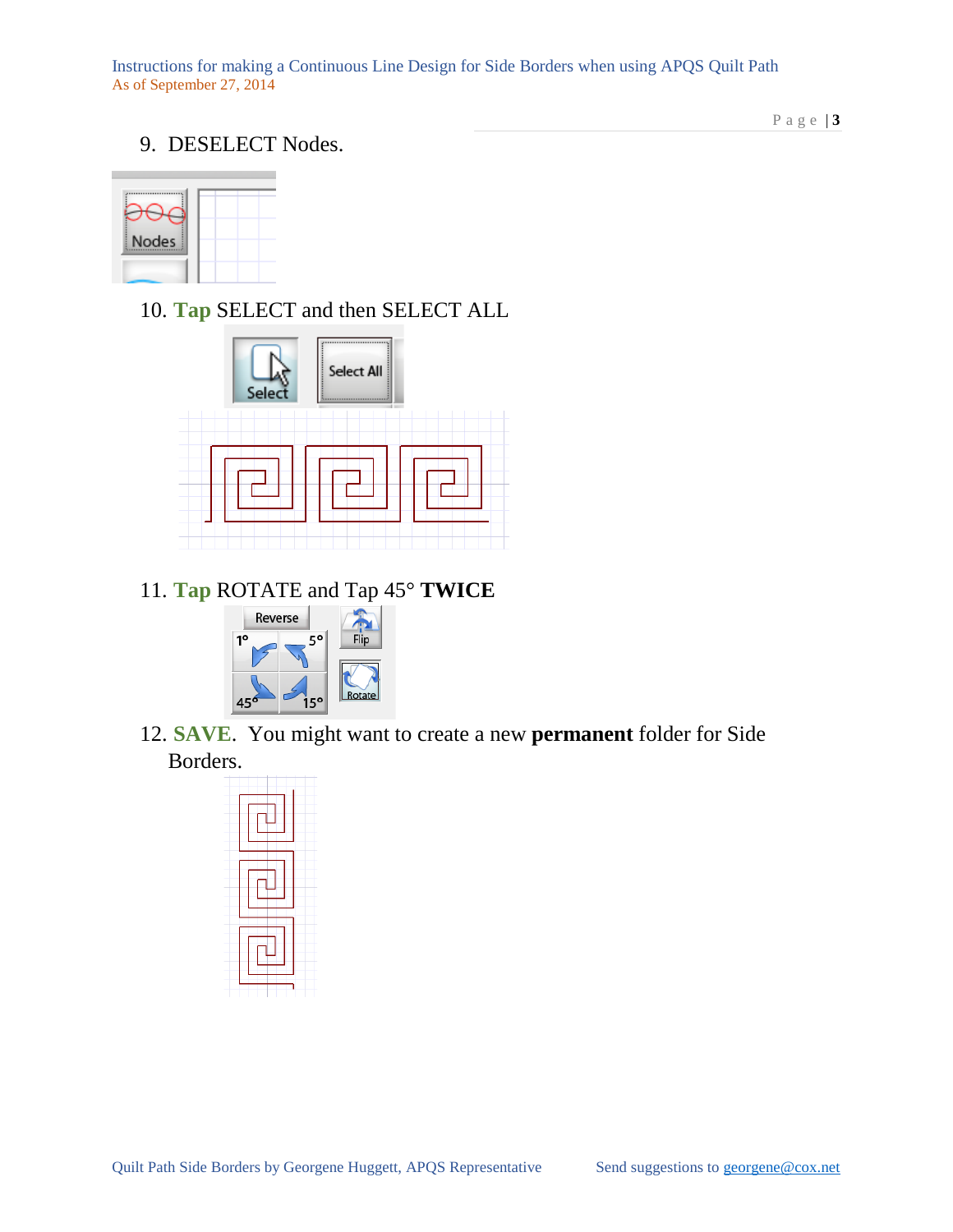Page | **4**

### **PLACING AND STITCHING THE DESIGN**

13. Now choose **Select and Sew**; **Pattern**.



14.Under SETTINGS, choose a BLOCK or FOUR POINT placement with STRETCH selected.



*Maybe other placements will work for you, but this worked for me.*

15. If the Stop Point (red dot) is at the top of the pattern, you will want to tap REVERSE ALL to put the Start Point (green dot) at the top. This will make for easier alignment of the following designs after advancing the quilt.

| Optimize | verse |  |
|----------|-------|--|
|----------|-------|--|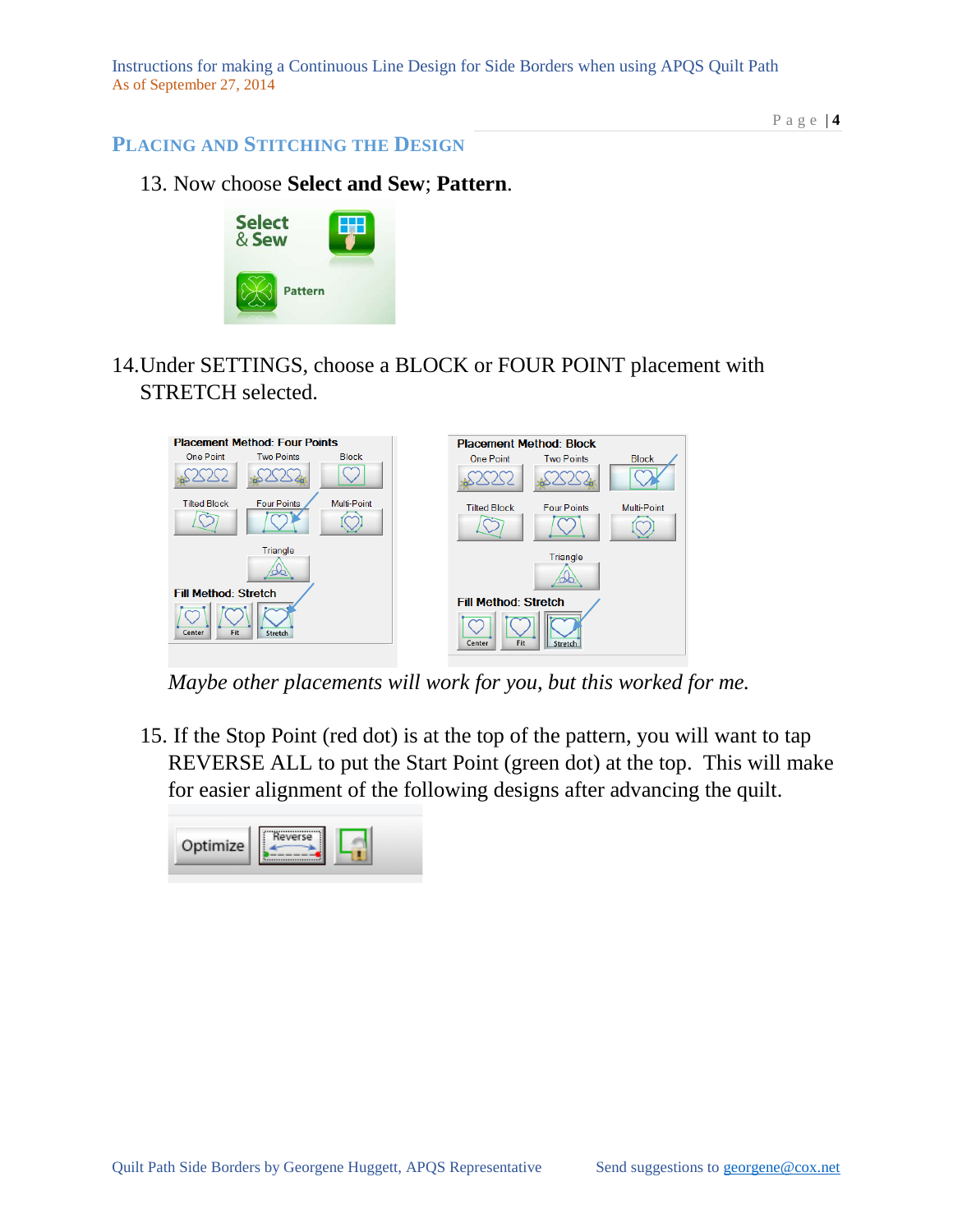

16. Figure out how many times a pattern no taller than 15" will fit in your side border. **Then mark the side border at those increments,** either before or as you scroll.

*For example, if your border is 62 inches, then 62" divided by 5 = 12.4 inches. So you'd place your marks every 12.4 inches.* 

*Whereas, 65 divided by 4 would equal 15.5" and might be pushing the limits for the safe zone. Remember as you roll the quilt onto the take-up roller, it gets fatter and fatter, and eventually keeps your machine further back from the front roller.*

17. Now PLACE your pattern and SEW. This design will have to be placed after each advance of the quilt.

## **Placing and Stitching after advancing the quilt**

- 18. To place the second and following designs after advancing the quilt, you could use either the BLOCK or 4-Point placement.
- 19. To see if the placement is correct, it might be as simple as tapping PULL BOBBIN, this will take your machine to the start point, which should match the end point of the previous design sewn. Otherwise, you could use the TRACE feature to be sure you have it aligned correctly.

## **ADDITIONAL CONSIDERATIONS.**

Page | **5**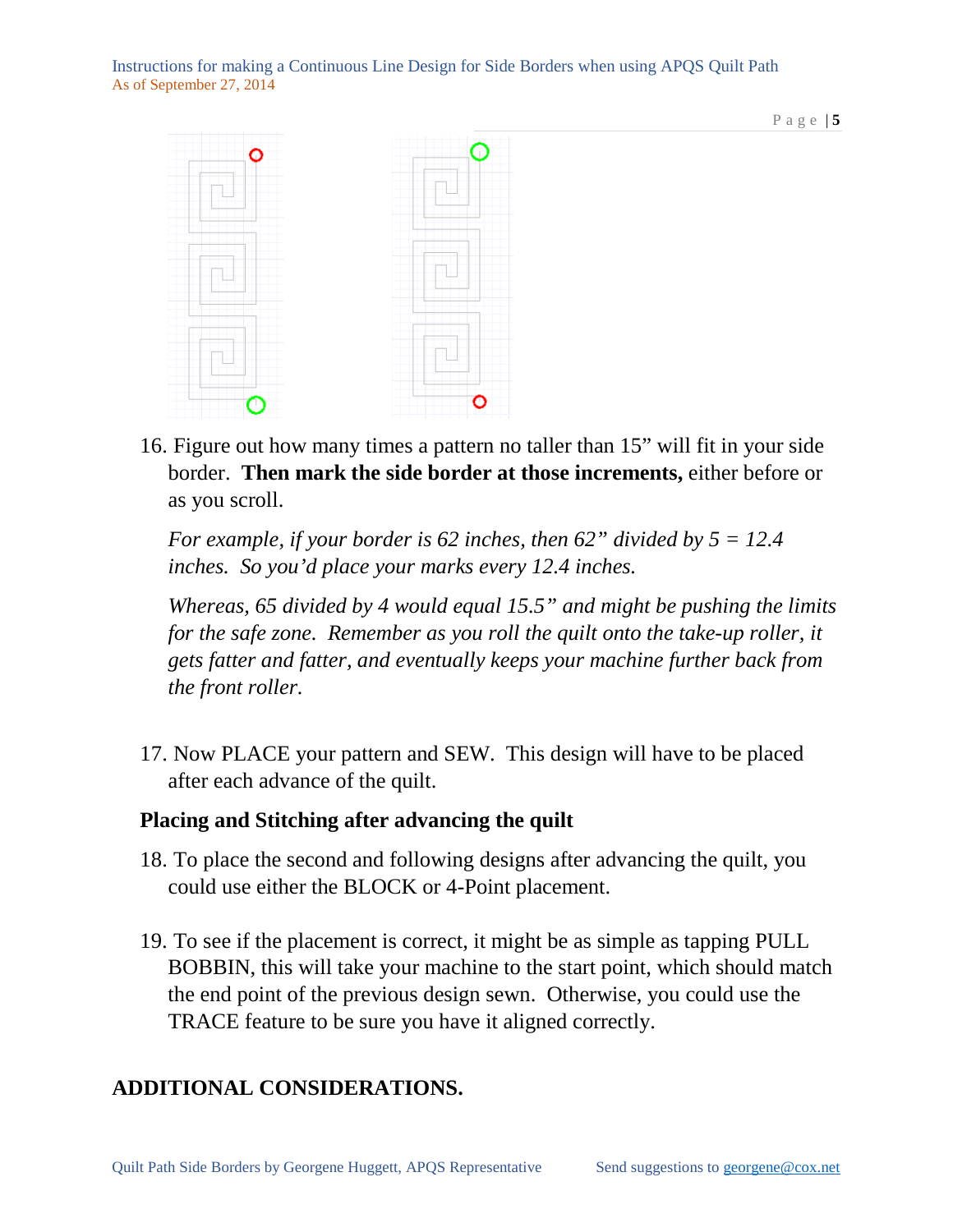## **Pattern Selection**

b. For some patterns, you may want to use 2 patterns in a row, versus the 3 that we used. Or, for other patterns, you might use 4 or more.

## **Middle Designs**

- a. For some design variations, you may want to sew your pattern starting from each end so you can make the middle section a bit different, or even use a different design in the middle.
- b. You may even want to FLIP the design vertically so the designs are facing the middle of the quilt.
- c. Always make sure the start point is where you need it to be, and remember that you can easily reverse it, using Reverse All

## **Opposite Sides**

- a. You may need to FLIP some patterns for the opposite side border.
- b. To do that, open the pattern (Design and Create; Pattern), SELECT ALL, FLIP, sideways, SAVE a **Left** Side Border and a **Right** Side Border before you start quilting. That way you can do both sides as you advance the quilt.



c. If you do need different patterns for opposite sides, you will need to select the correct pattern (saved Left or Right) after the scroll.

*I chose to leave the side borders as my last step in finishing the quilt. Or you could do them first, which may be even better. Either way, if your left and right sides are different, you could stitch Left side, Right side, then Right side Left side, as you scroll. By alternating sides, you don't have to "Select Pattern" as often.*

Experiment and have fun. Let me know how it works for you and if you have any suggestions.

# **Corner Blocks**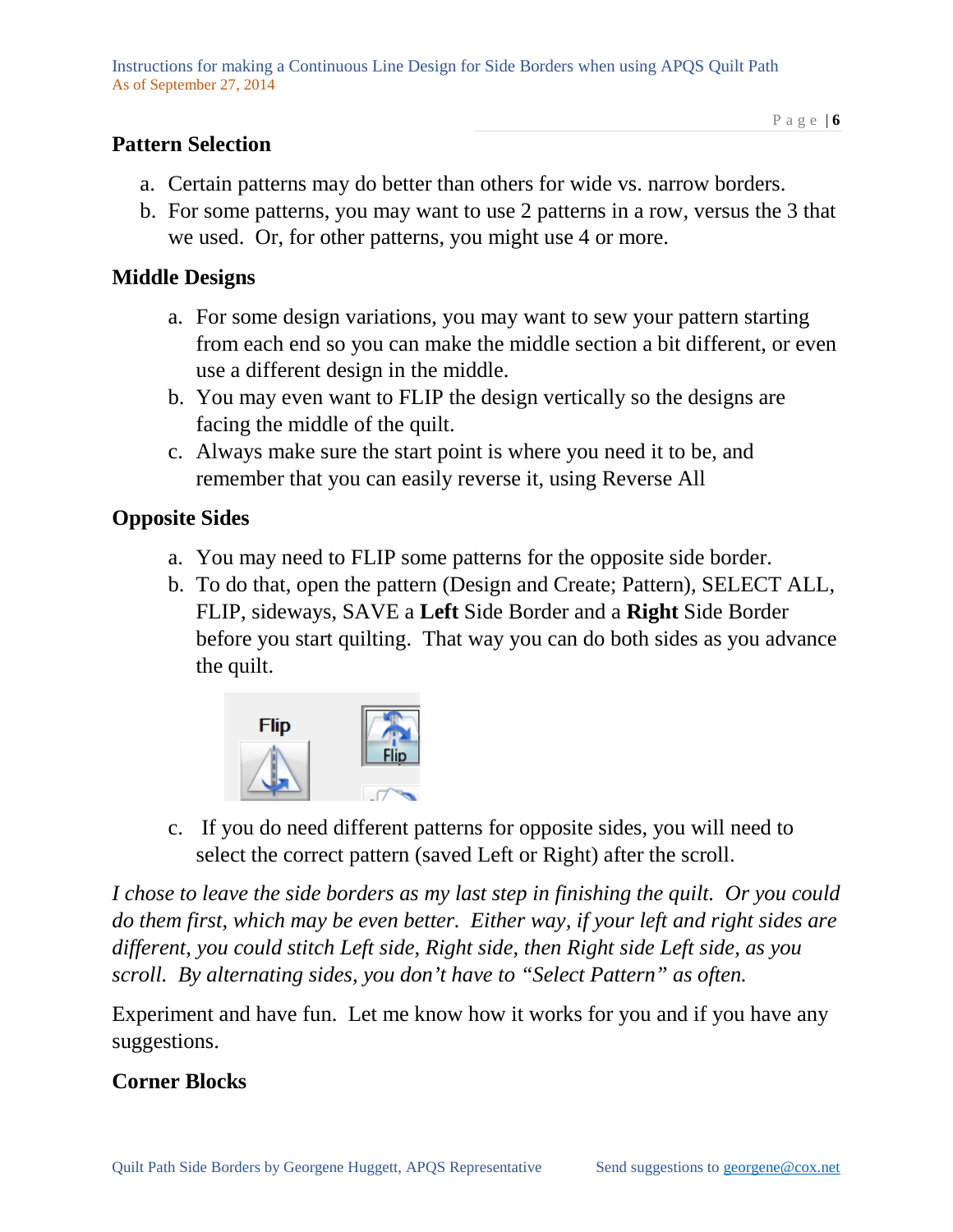Page | **7**

If you're doing a different design in the quilt corners, just remember not to measure that area when determining the number of placements to mark on the side borders.

*Pictures of my first quilt using this method*.



Start and Stop Point – Look closely below and you can see where one design ended and other began. I used "Pull Bobbin" after setting each design to make sure all was aligned correctly. Not too bad, huh? And this is a thick thread, Magnifico.





*Left Border Pattern and Right Border Pattern*